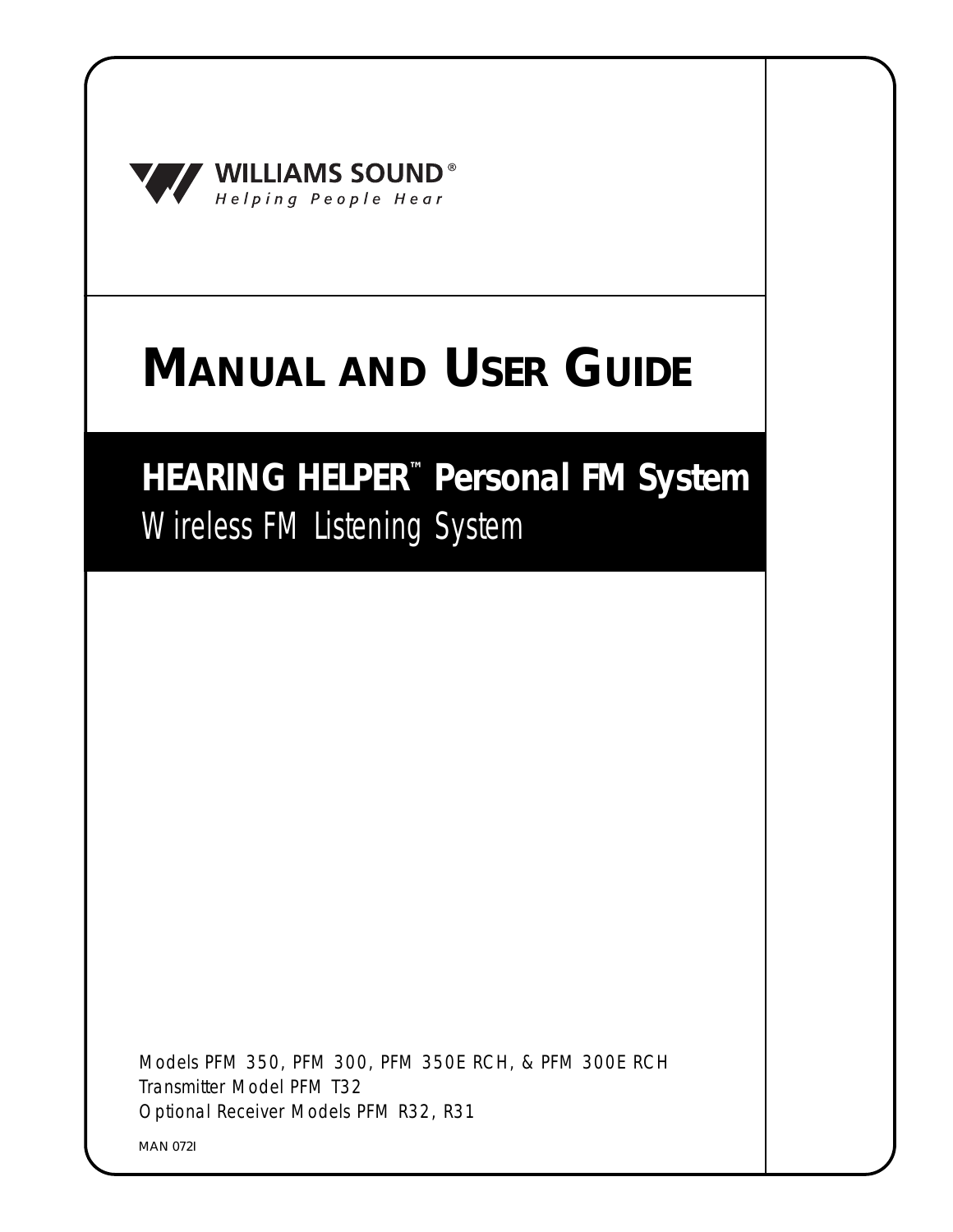# **HEARING HELPER™ PERSONAL FM SYSTEM MODELS PFM 350, PFM 300, PFM 350E RCH, PFM 300E RCH INSTALLATION GUIDE & USER MANUAL**

| <b>Contents</b>                                     | Page |
|-----------------------------------------------------|------|
| <b>SYSTEM OVERVIEW</b>                              | 3    |
| <b>SYSTEM COMPONENTS</b>                            | 4    |
| <b>SAFETY INFORMATION</b>                           | 5    |
| <b>RECYCLING INSTRUCTIONS</b>                       | 5    |
| <b>OPERATING INSTRUCTIONS</b>                       |      |
| <b>PFM T32 TRANSMITTER</b>                          | 6    |
| <b>PFM R32 RECEIVER</b>                             | 9    |
| <b>PFM R31 RECEIVER</b>                             | 10   |
| <b>BATTERY INFORMATION</b>                          |      |
| <b>BATTERY INSTALLATION</b>                         | 13   |
| RECHARGEABLE AND NON-RECHARGEABLE BATTERIES         | 13   |
| USING OPTIONAL CHG 200 BATTERY CHARGER              | 14   |
| USING YOUR PERSONAL FM SYSTEM WITH A HEARING AID    | 15   |
| <b>APPLICATIONS FOR VARIOUS HEARING LOSS LEVELS</b> | 15   |
| IN CASE OF DIFFICULTY                               | 16   |
| <b>WARRANTY</b>                                     | 17   |
| <b>SYSTEM SPECIFICATIONS</b>                        | 18   |
| <b>ACOUSTIC SPECIFICATIONS</b>                      | 19   |

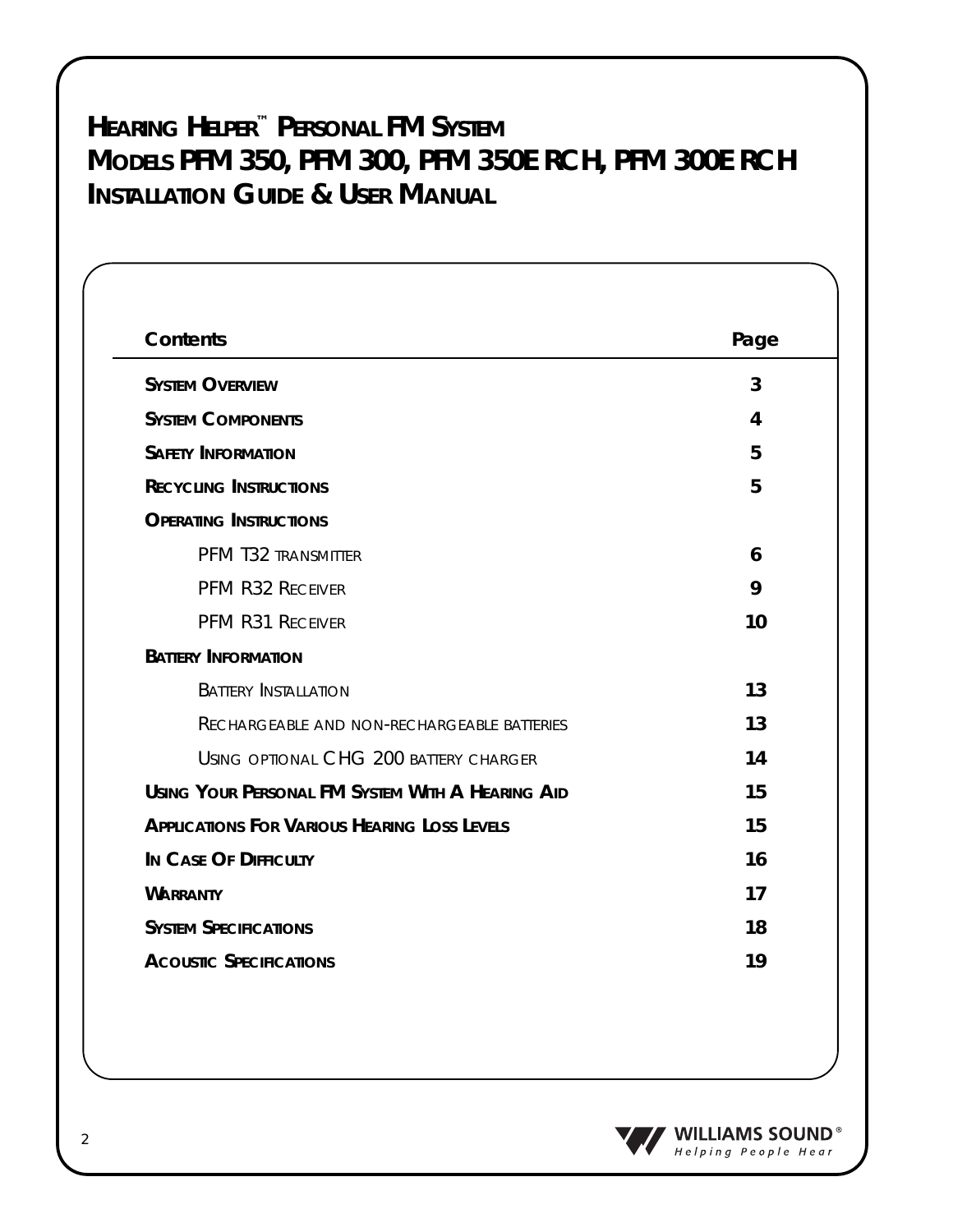# **SYSTEM OVERVIEW**

Thank you for purchasing the Hearing Helper™ Personal FM System from Williams Sound Corp. Anyone needing auditory assistance to overcome background noise, reverberation, or distance from the sound source can benefit from the Personal FM System.

Your PFM System has two principal parts: the Transmitter and the Receiver. Much like a miniature radio station, the Transmitter and microphone pick up the sounds you want to hear and broadcast them over an FM radio signal. The receiver and earphone are used to pick up the broadcast up to 100 feet away.

To avoid difficulties, please read through these instructions as you begin to use the system. Then save them for questions that arise as you continue to use your Williams Sound Personal FM System.

#### **If you have problems with the PFM system, don't hesitate to call us toll-free at 1-800-843-3544.**



voice is broadcast as an FM radio signal over a distance of 100-150 feet (30-45 m). Listeners use the pocket receiver and earphone or headphone to hear the speaker's voice directly, with reduced background noise. A neckloop telecoil coupler allows the system to be used with telecoil (T-Switch) equipped hearing aids.

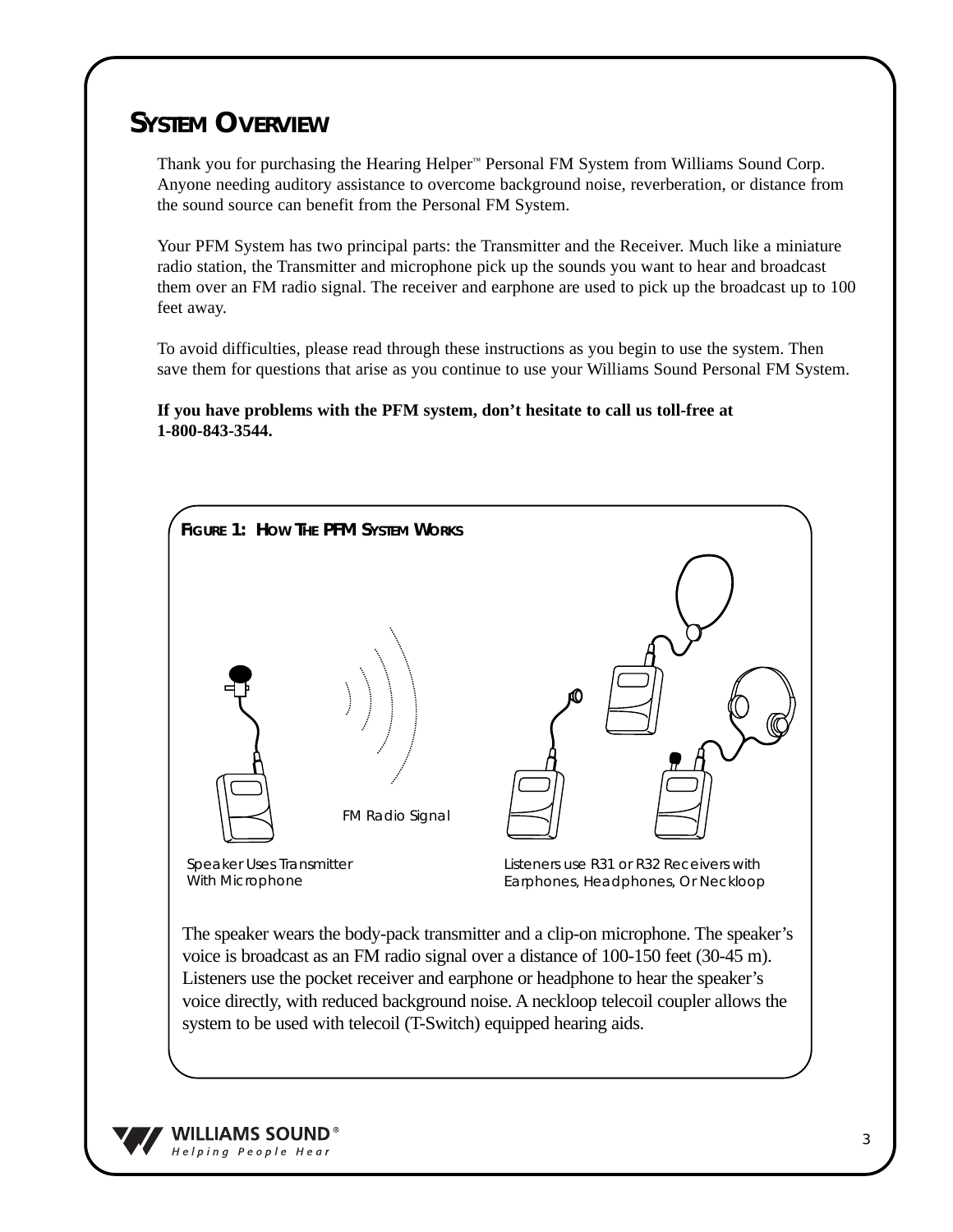### **SYSTEM COMPONENTS**

- $\blacksquare$ Body Pack Transmitter (PFM T32) with (2) AA batteries (BAT 001)
- -Lavalier microphone (MIC 090)
- -Mini earphone (EAR 013)
- -Soft Nylon System Carry Case (CCS 020)
- -(2) Belt clip cases (CCS 001)
- -Instructions (MAN 072)
- **FFM System 300 Only:** Personal FM Receiver (PFM R32) with (2) AA batteries (BAT 001)
- $\blacktriangleright$  PFM System 350 Only: Personal FM Receiver (PFM R31) with Plug Mount Microphone (MIC 014) and (2) AA batteries (BAT 001)
- $\blacktriangleright$  PFM System 300E RCH Only: Personal FM Receiver (PFM R32) with CHG 200A Drop-in Charger and (2) AA NiMH rechargeable batteries (BAT 026)
- $\blacktriangleright$  PFM System 350E RCH Only: Personal FM Receiver (PFM R31) with CHG 200A Drop-in Charger and (2) AA NiMH rechargeable batteries (BAT 026)

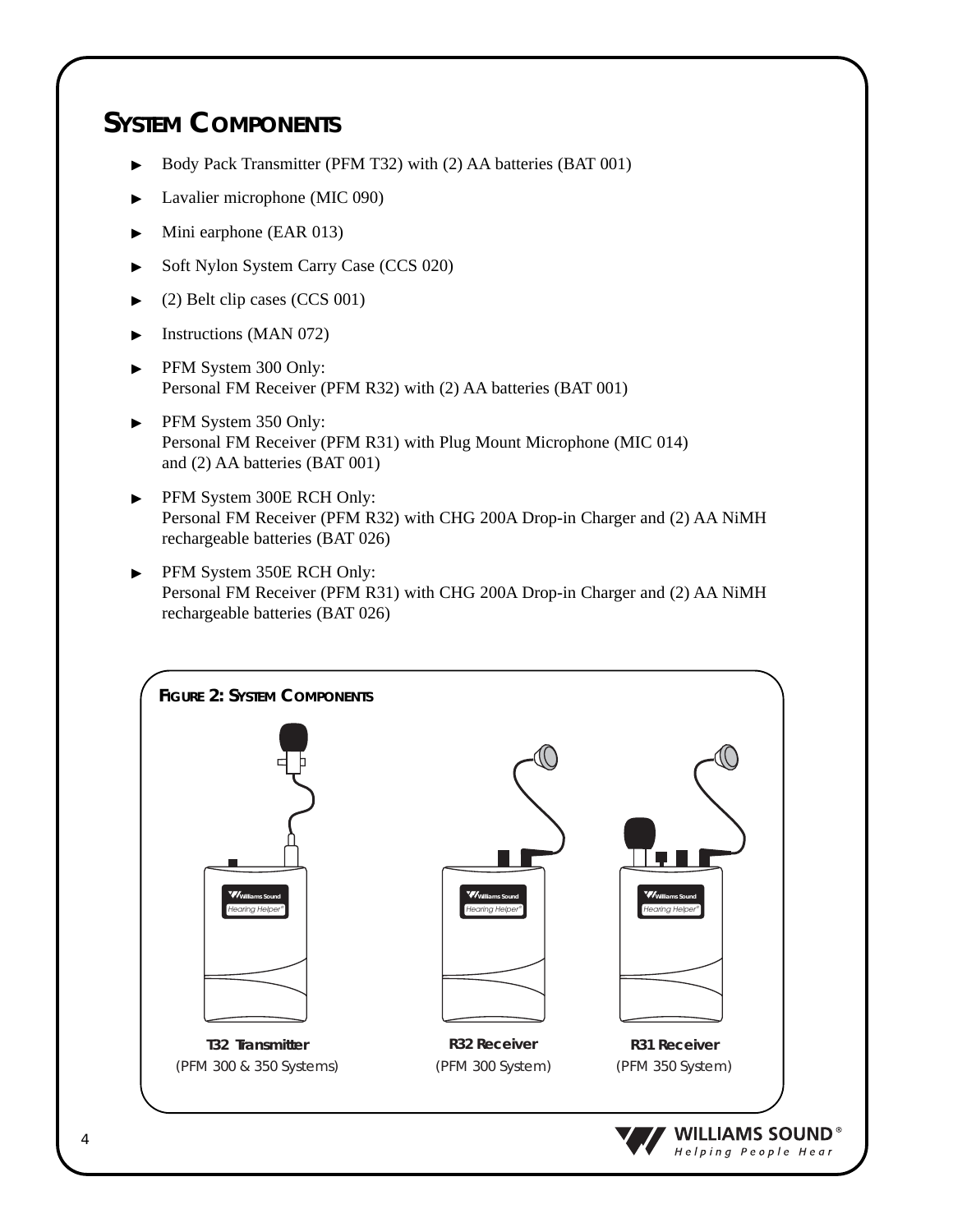### **SAFETY INFORMATION**

**HEARING SAFETY**



### **CAUTION!**

This product is designed to amplify sounds to a high volume level which could potentially cause hearing damage if used improperly. **To protect your hearing and the hearing of others:**

- Make sure the volume is turned down before putting on the earphone or headphone before adjusting the volume to a comfortable level. 1.
- Set the volume level at the minimum setting that you need to hear. 2.
- If you experience feedback (a squealing or howling sound), reduce the volume setting and move the microphone away from the earphone or headphone. 3.
- Do not allow children **or other unauthorized persons** to have access to this product. 4.

#### **BATTERY SAFETY AND DISPOSAL**

### **CAUTION!**

This product is supplied with disposable Alkaline batteries. Do not attempt to recharge disposable batteries, which may explode, release dangerous chemicals, cause burns, or other serious harm to the user or product.

#### **PACEMAKER SAFETY:**



## **CAUTION!**

- **Before** using this product with a pacemaker or other medical device, consult your physician or the manufacturer of your pacemaker or other medical device. 1.
- If you have a pacemaker or other medical device, make sure that you are using this product in accordance with safety guidelines established by your physician or the pacemaker manufacturer. 2.

### **RECYCLING INSTRUCTIONS**

**BATTERY SAFETY AND DISPOSAL**



Help Williams Sound protect the environment! Please take the time to dispose of your equipment properly.

#### **Product Recycling for Customers in the European Union:**

Please do NOT dispose of your Williams Sound equipment in the household trash. Please take the equipment to a electronics recycling center; OR return the product to the factory for proper disposal.



**Battery Recycling for Customers in the European Union:**

Please do NOT dispose of used batteries in the household trash. Please take the batteries to a retail or community collection point for recycling.



12/27/06

WILLIAMS SOUND® Helping People Hear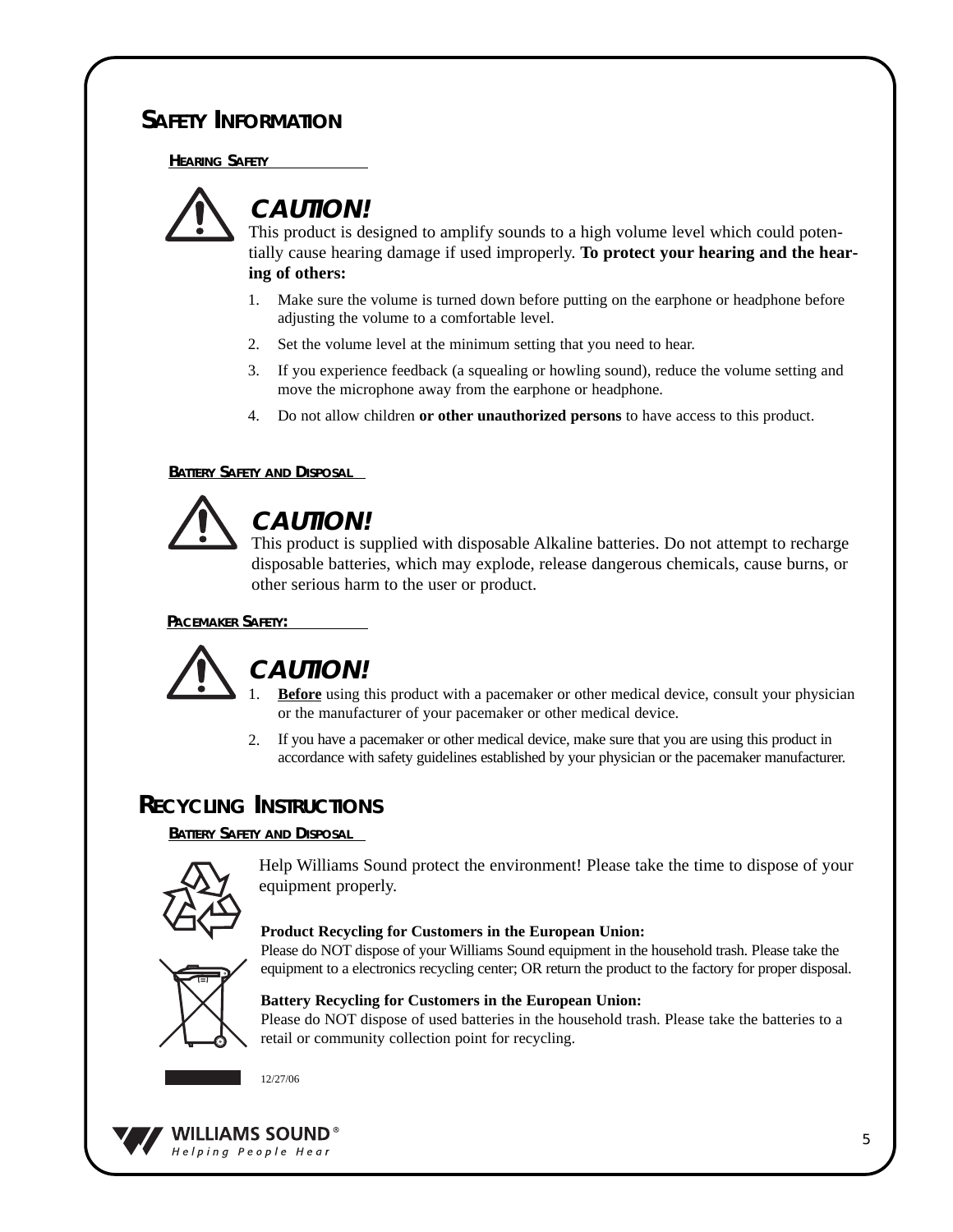# **USING THE PFM T32 TRANSMITTER**

- 1. Install two (2) AA batteries. If you're using rechargeable batteries, they must be charged before using. See *battery information* on page 13.
- 2. Plug the microphone cord into the "Mic" jack on top of the transmitter.



- 3. Place the transmitter in the belt clip case provided.
- 4. Slide the Power Switch on top of the transmitter to "On." The Power ON LED indicator should illuminate Red.
- 5. The microphone should be placed as close to the speaker's mouth as is practical. For lapel mics, attach the microphone to a collar, lapel, or tie.
- 6. When you are ready to speak, turn the Mic Mute Switch (speaker icon) to the "On" position. When you are done speaking, mute the mic by turning the Mute Switch to the "Off" position (speaker icon with line through it). The transmitter can be placed in a pants pocket, or clipped onto a belt or waistband.



on the body as shown.

#### **Note On The Transmitter Antenna:**

The microphone cord is the transmitting antenna. Do not bunch up the cord or wrap it around the transmitter. For maximum range, the cord should hang as straight as possible.

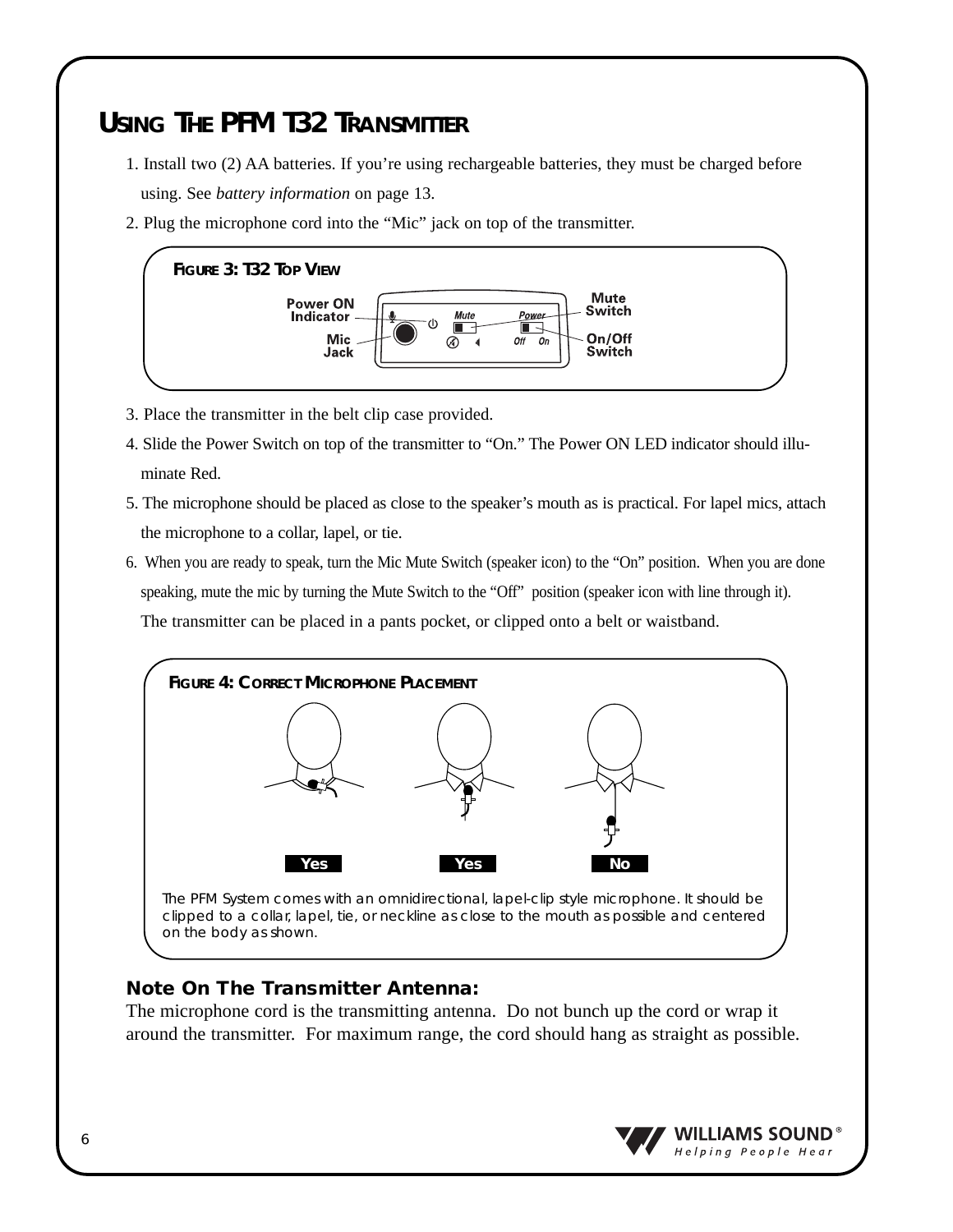## **CHANGING THE PFM T32 FREQUENCY**



By default, the T32's frequency is to set 72.9 MHz (Channel E). If you experience FM interference, or if you need to match a receiver's frequency, it may be necessary to adjust the frequency on the T32. Instructions:

- 1.Open the battery compartment using a coin in the slot in the bottom of the transmitter. Remove the batteries.
- 2. Lift the battery compartment door up and pull to your left to expose the circuit board.
- 3.Refer to **FIG 5** to locate the Channel Switch.
- 4.Use a small screwdriver to rotate the Channel Switch to correspond with the desired operating frequency. Choose between 16 standard channels. Refer to the Channel Selection Chart in **FIG 5** for available channels.
- 5. Reinstall the batteries, then close the back of the transmitter.
- 6. Plug the microphone in and turn the transmitter on to provide a tuning signal for the receivers.

**Important: Make sure all receivers being used match the frequency of the transmitter. Refer to the receiver's instruction manual for frequency change instructions.**

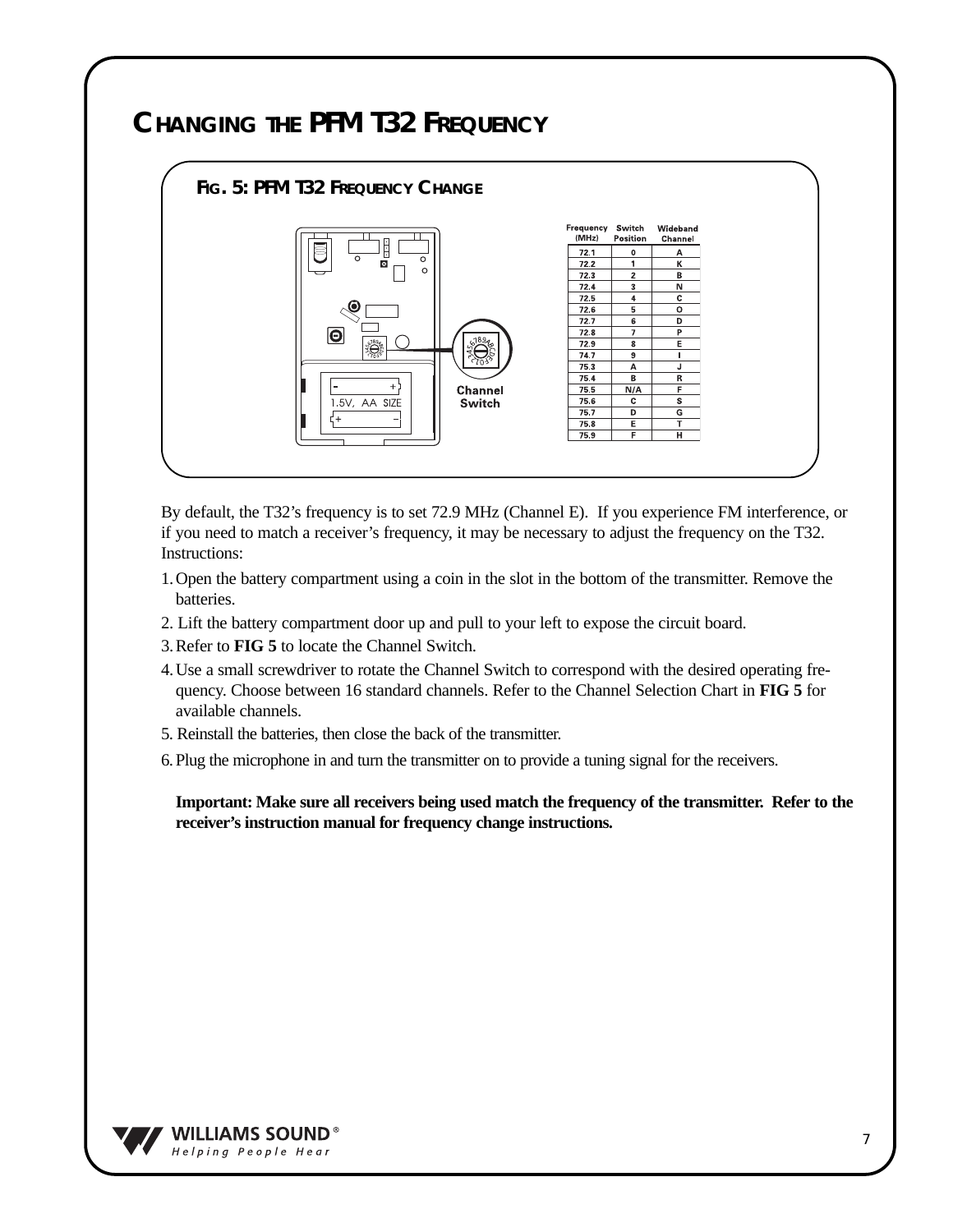# **ADVANCED FEATURES ON THE PFM T32**

#### **Gain Control Adjustment**

If necessary, the microphone gain control on the T32 can be increased or decreased to meet the demands of specific listening applications.

#### *Instructions:*

- 1.Open the battery compartment using a coin in the slot in the bottom of the transmitter. Remove the batteries.
- 2. Lift the battery compartment door up and pull to your left to expose the circuit board.
- 3. Refer to **FIG 6** to locate the microphone gain control.
- 4. Using a small screwdriver, turn the gain control fully counterclockwise to *reduce* the gain. Turn the gain control fully clockwise to *increase* the gain
- 5. Close the back of the case and battery door.



#### **COMPRESSION ADJUSTMENT**

By default, the T32 transmitter compression jumper is set to "Off" for normal operation, or 1:1 compression. For hearing assistance applications, the compression jumper can be set to "On" for 2:1 compression.

#### *Instructions:*

- 1.Open the battery compartment using a coin in the slot in the bottom of the transmitter. Remove the batteries.
- 2. Lift the battery compartment door up and pull to your left to expose the circuit board.
- 3. Refer to **FIG 6** to locate the Compression Selector.
- 4. Gently remove the jumper from the circuit board by pulling it up and away from the unit. You will see three exposed "pins."



To turn compression *"On"* (2:1 Compression): Press jumper on to the **top two** pin locations as shown on left.

To turn compression *"Off"* (1:1 Compression): Press jumper on to the **bottom two** pin locations as shown on left.



5. Close the back of the case and battery door.

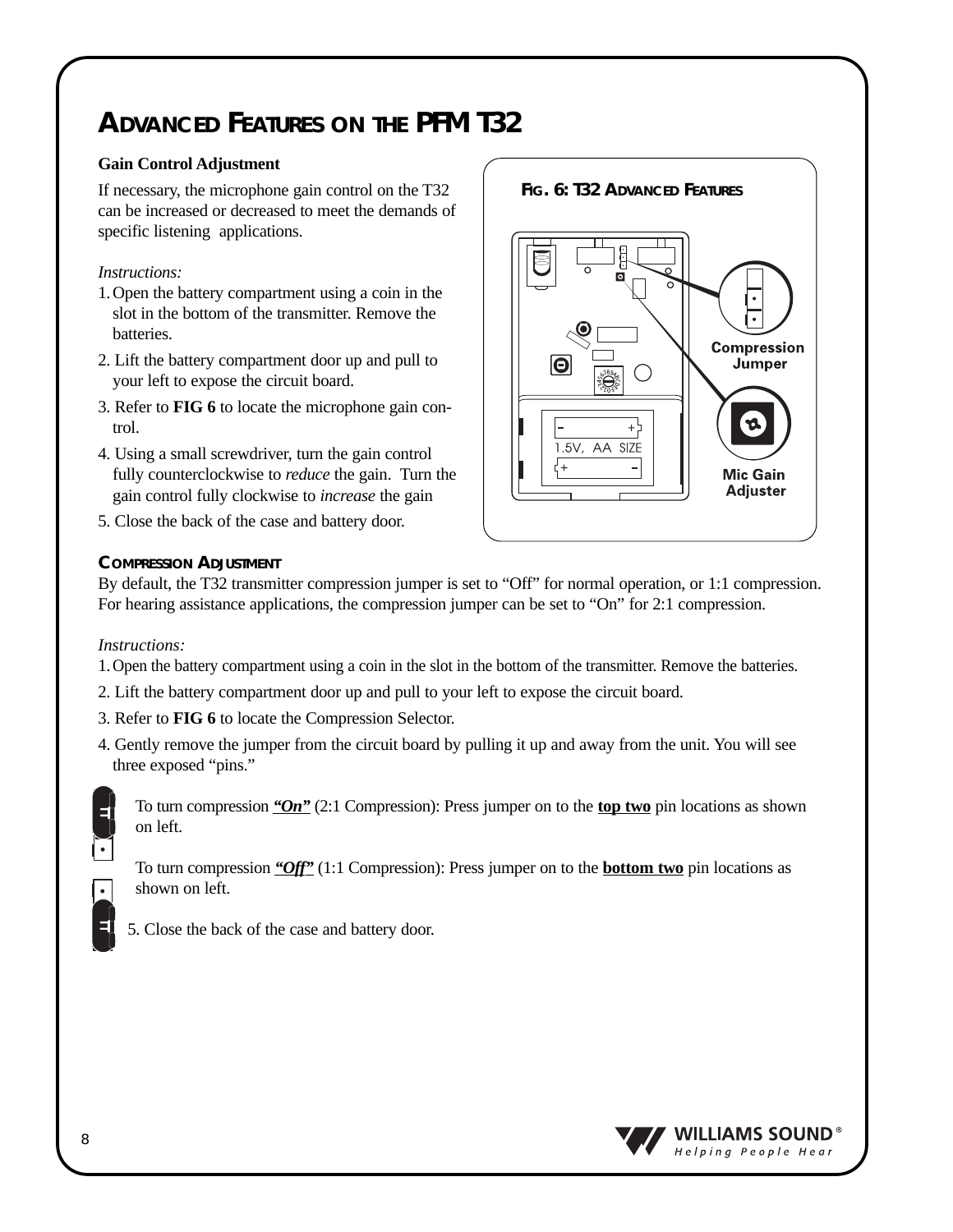# **USING THE PFM R32 RECEIVER (PFM 300 & PFM 300E RCH):**

Receiver model PFM R32 has a single volume control and an earphone output jack.

- 1. Make sure there are two charged AA batteries in the Receiver. If batteries are not installed, see *Battery Information* on page 13.
- 2. Plug the earphone or headphone into the "Ear" jack on top of the Receiver.



- 3. Turn the power on by rotating the volume control knob on top of the Receiver.
- 4. Place the earphone in your ear.
- 5. Choose the correct channel using the right switch on the R32's back panel. Unless you have changed the Transmitter channel, set the receiver to channel 1. If the Transmitter is on and tuned to channel 1, the FM Indicator light on the R32 will light.



- 6. Adjust the receiver volume control to a comfortable listening level. You should be able to hear someone speaking into the Transmitter microphone.
- 7. Adjust the receiver tone control to your needs. Lo more low frequencies; Mid – some low frequency cut; Hi – maximum low frequency cut, emphasizes higher frequencies. (See Figure 8.)
- 8. Place the Receiver in the belt clip case provided. The Receiver can be placed in a pants pocket, or clipped onto a belt, harness, or waistband.

#### **Notes:**

The earphone cord is the receiving antenna. Do not bunch up the cord or wrap it around the receiver. For best reception, the cord should hang as straight as possible. Make sure the Receiver is turned OFF when not in use. The channel selector can be used to switch between an individual and a group channel.

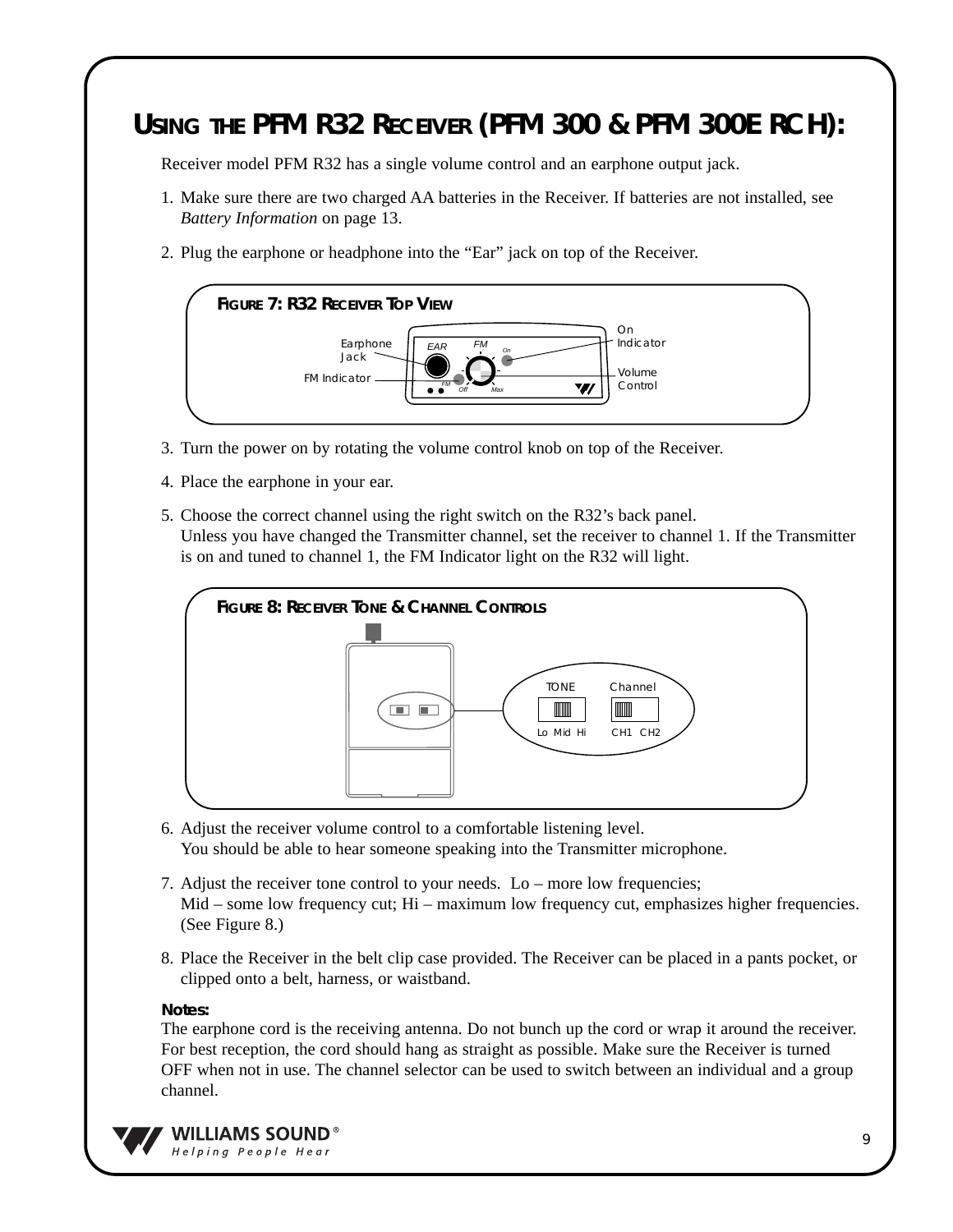# **USING THE PFM R31 RECEIVER (PFM 350 & PFM 350E RCH):**

Receiver model PFM R31 has two volume control knobs (one for the FM signal, one for environmental sounds), a microphone input jack, and an earphone output jack.

- 1. Make sure there are two charged AA batteries in the Receiver. If batteries are not installed, see *Battery Information* on page 13.
- 2. Insert the small Plug Mount Microphone (MIC 014) into the "Mic" jack on top of the R31 Receiver.



- 3. Plug the earphone or headphone into the "Ear" jack on top of the Receiver.
- 4. Turn the power on by rotating the taller "FM" volume control on top of the Receiver.
- 5. Place the earphone in your ear.



- 6. Choose the correct channel using the right switch on the R31's back panel. If the Transmitter is on and tuned to channel 1, the FM Indicator light on the R31 will light.
- 7. Adjust the receiver tone control to your needs. Lo more low frequencies; Mid – some low frequency cut; Hi – maximum low frequency cut, emphasizes higher frequencies. (See Figure 10.)
- 8. Place the Receiver in the belt clip case provided. The Receiver can be placed in a pants pocket, or clipped onto a belt, harness, or waistband.

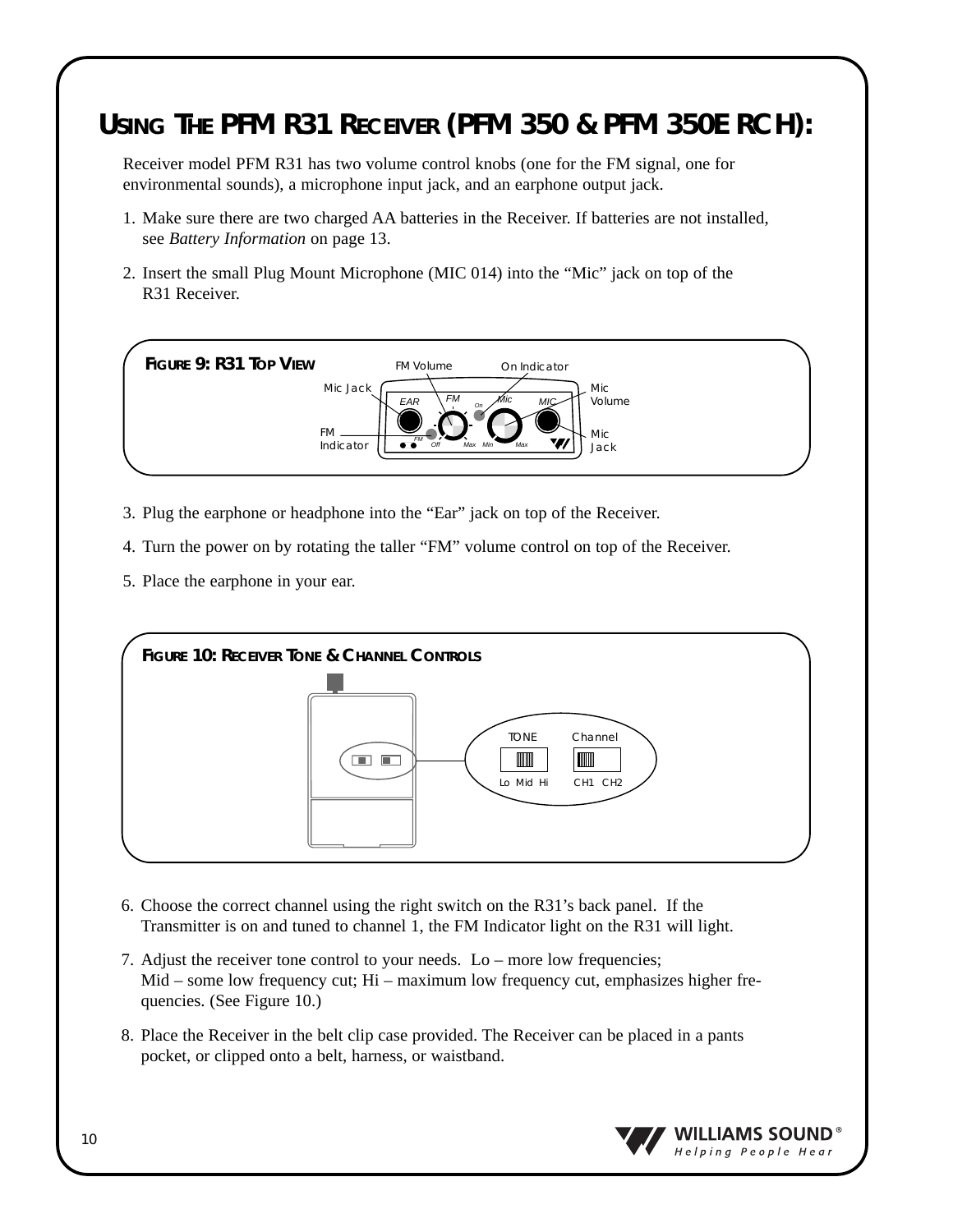#### **Notes:**

The earphone cord is the receiving antenna. Do not bunch up the cord or wrap it around the receiver. For best reception, the cord should hang as straight as possible. Make sure the Receiver is turned OFF when not in use. The channel selector can be used to switch between an individual and a group channel.

#### **Adjusting The R31 Volume Controls**

- 1. Adjust the taller "FM" volume control to a comfortable listening level. You should be able to hear someone speaking into the Transmitter microphone.
- 2. Now adjust the shorter "Mic" volume control until you can hear sounds picked up by the environmental microphone on top of the receiver.
- 3. Adjust the two volume controls for a comfortable mix of FM and environmental sounds.

You will normally want to have the FM signal louder than the environmental Mic signal to avoid picking up extra background noise. If no environmental sounds are desired, turn the "Mic" control fully to "Min". If you want to hear nearby conversation or your own voice, turn the "Mic" control up.

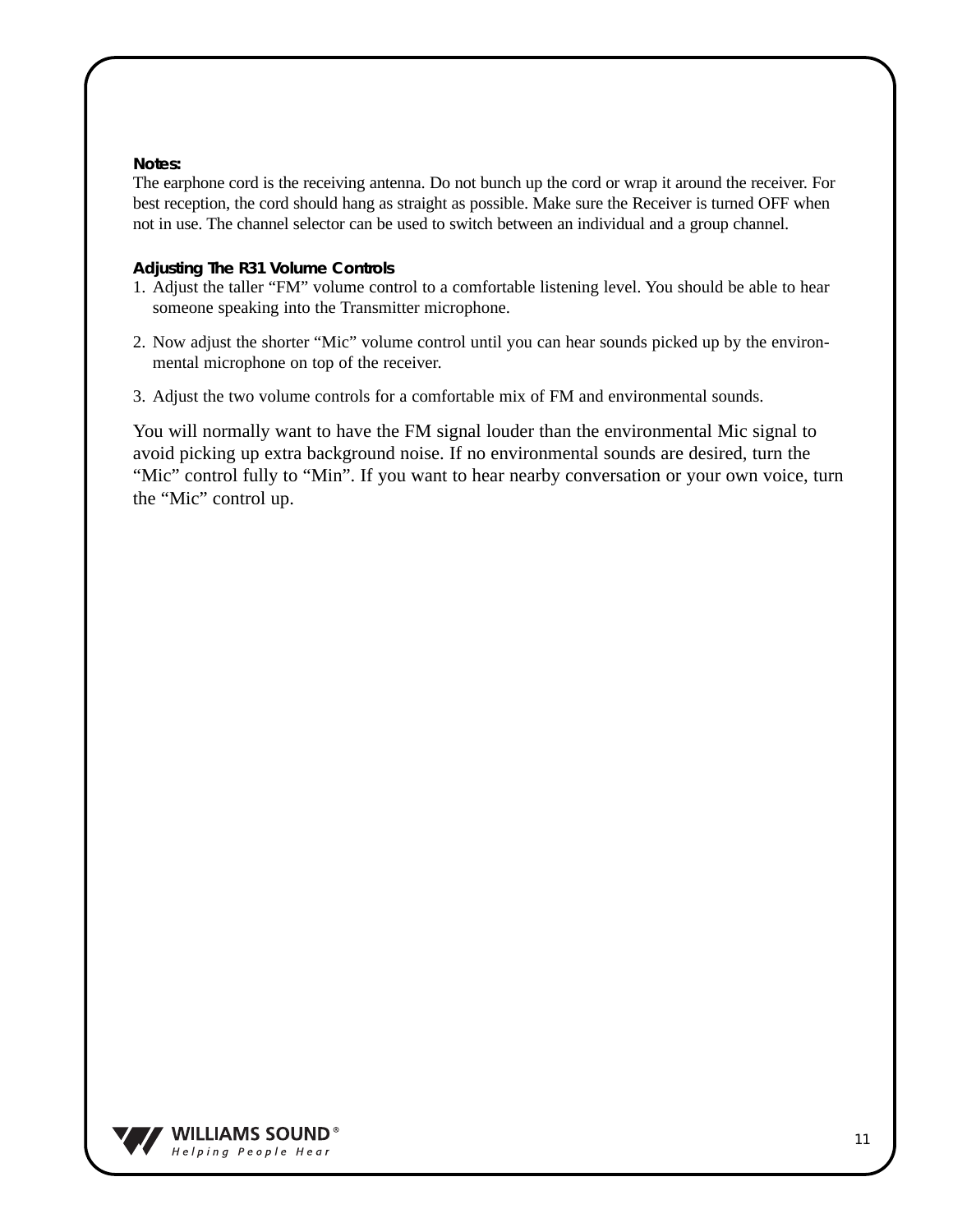#### **TUNING THE PFM R32 & R31 RECEIVERS**

Tuning for the R32 and R31 Receivers is determined by tuning coils, and is stabilized by phaselocked-loop circuitry. A plastic tuning wrench (PLT 005) is needed to adjust the receiver tuning coil.

- 1. Use the Transmitter as a tuning signal source. Have someone speak into the microphone so you have something to listen to.
- 2. Keep the Transmitter and Receiver about 15 20 feet apart while tuning. The receiver must be tuned under weak signal conditions.
- 3. Open the battery compartment using a coin in the slot in the bottom of the transmitter. Pull up the receiver battery flap to open the receiver back like a book. This will expose the circuit board.
- 4. Move the channel selector switch to channel 2 (right position).
- 5. Use Figure 11 below to locate the tuning coils. Use the earphone supplied with the receiver to listen for the transmitter signal while you slowly and gently rotate the tuning slugs inside the tuning coil with the tuning wrench. Adjust the tuning coil for channel 2 slowly and carefully. Do not press down on the tuning slug. Adjust for maximum signal.
- 6. Re-tune all the receivers and mark the new frequency inside the case for future reference.

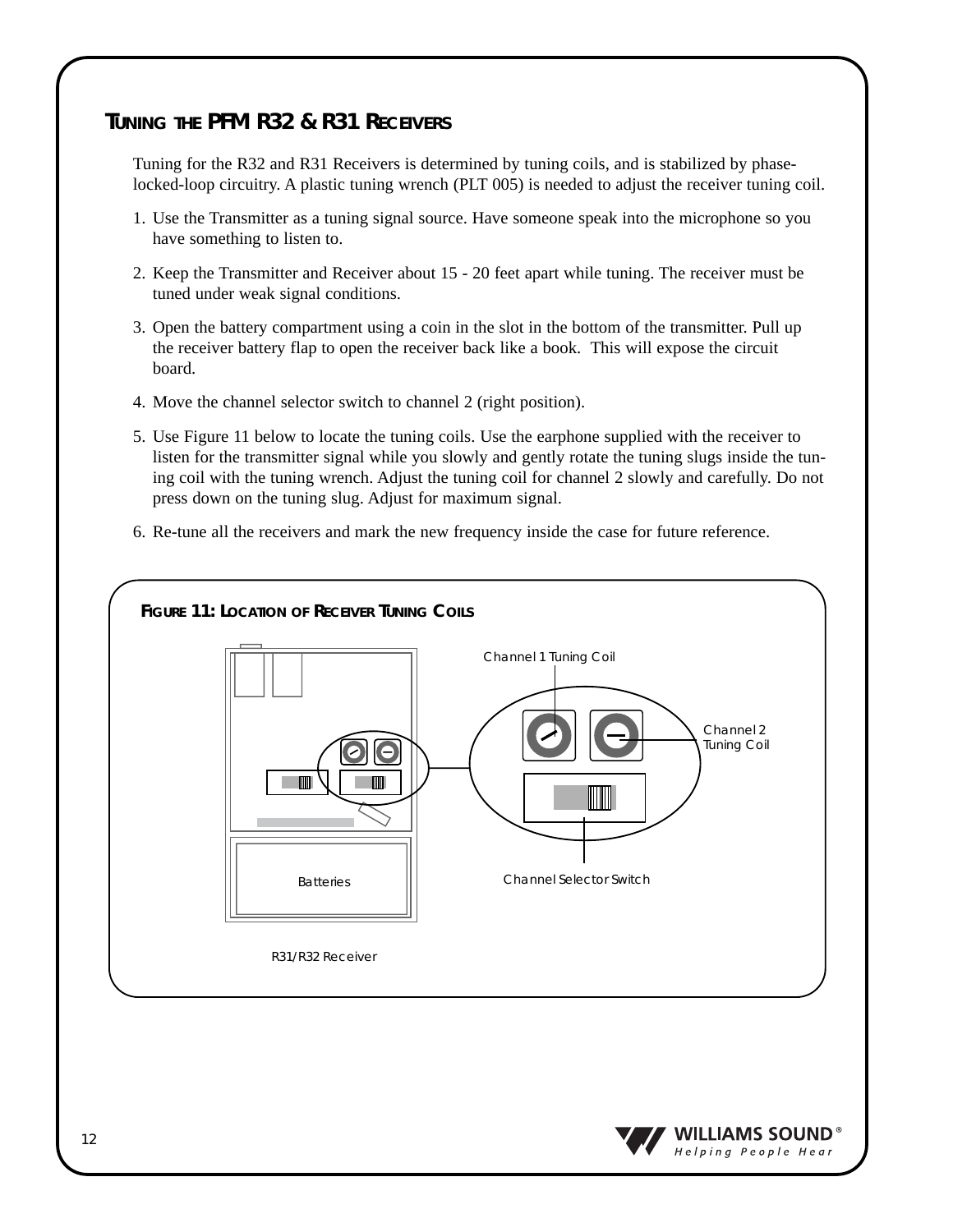# **BATTERY INFORMATION**

#### **INSTALLATION**

Open the battery compartment using a coin in the slot in the bottom of the receiver or transmitter. Press the batteries into place, observing proper battery polarity. Incorrect insertion of the battery is difficult, and if forced, may cause both mechanical and electrical damage to transmitters or receivers not covered by the five year warranty. Units will not work with the battery incorrectly installed.



#### **DISPOSABLE BATTERIES**

In normal use, two AA 1.5 V alkaline batteries will last about 30 hours in the T32. The batteries will last approximately 80 hours in the R32 and R31 Receivers, respectively.

If the sound becomes weak or distorted, replace the battery. The indicator light may still be on, even with a battery that is weak. Do not leave dead batteries in the receivers! Battery corrosion is not covered by the Williams Sound five year warranty.

#### **RECHARGEABLE BATTERIES**

The PFM 350 and PFM 300 Systems can use rechargeable AA batteries (BAT 026). On an overnight charge, these NiMH batteries are designed to operate for 20 hours in a T32 Transmiter. The R32 and R31 Receivers will last for 50 and 60 hours, respectively.

Note: The battery installed in the receiver may be recharged in the receiver only if it is a NiMH battery, and only if the Williams Sound CHG 200A charger is used. Damage from improper charging is not covered by the Williams Sound five year warranty. For charging directions, see figure 13.

#### **!! IMPORTANT WARNINGS !!**

**DO NOT ATTEMPT TO RECHARGE ZINC CARBON ("HEAVY DUTY"), ALKALINE, OR LITHIUM BATTERIES!** 

**DO NOT ATTEMPT TO RECHARGE DISPOSABLE BATTERIES!** These batteries may heat up and explode, causing possible injury and damage to the equipment.

Avoid shorting the plus and minus battery terminals together with metal objects. Battery damage and burns can result!

Use only Williams Sound Supplied chargers and batteries!

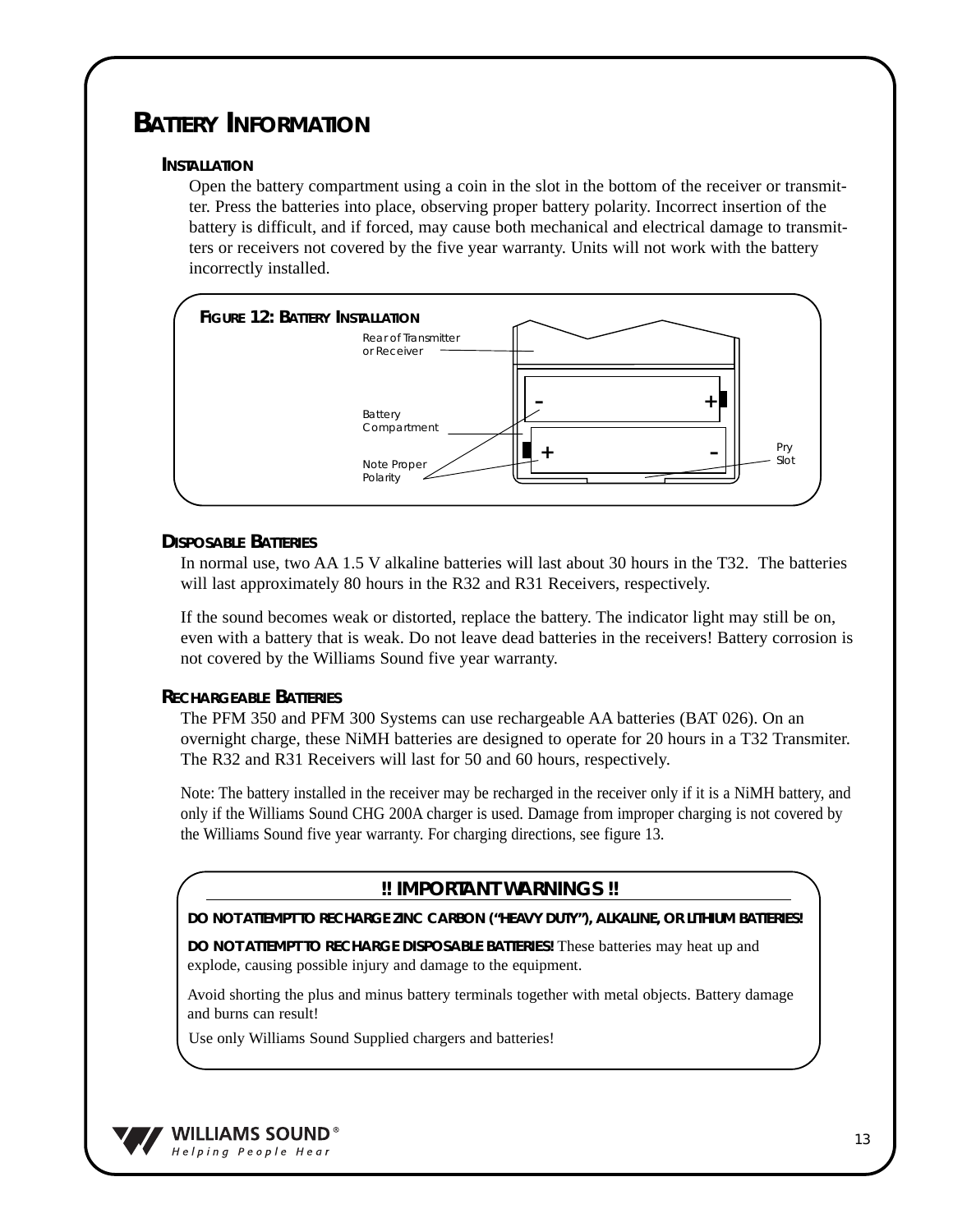### **FIGURE 13: USING THE OPTIONAL CHG 200A BATTERY CHARGER TO CHARGE TRANSMITTERS AND RECEIVERS**

- Step 1: Plug the CHG 200's power supply into the Power Input on the charger's side and a standard AC wall outlet.
- Step 2: Route the power cord around the Cord Hook (see figure at right). This will minimize strain on the cord and jack and insure that the power cord is not detached during charging.
- Step 3: Make sure the receivers/transmitters to be charged are turned OFF.
- Step 4: Place the receivers/transmitters in the slots so that the CHG 200's Charging Pins and receiver's side panel contacts are coupled. Make sure that the charging contact holes line up with the charging pins. The receivers should drop easily into the slots. DO NOT FORCE THEM IN BACKWARDS.
- Step 5: The Charging Indicators will light, indicating that charging is in process.

It takes 14–16 hours to fully charge the batteries. Remove the receivers when charging is completed.



#### **FURTHER SUGGESTIONS**

Receivers and Transmitters SHOULD NOT be left charging continuously when not in use. Receivers should always be turned OFF while charging.

It's best to allow the batteries to fully discharge before charging.

If the batteries are near end of life and the LED turns off while the receiver is operating, this is an indication to change or recharge your batteries. Approximately one hour of battery life remains.

Repeatedly charging the batteries after short periods of use (1-2 hours) will shorten battery life.

Rechargeable batteries will need to be replaced after 1–2 years of use.

#### **!! WARNING !! DO NOT ATTEMPT TO RECHARGE DISPOSABLE BATTERIES!**

**The batteries may heat up and burst, causing possible injury and damage to the equipment.**

**Avoid shorting the plus and minus battery terminals together with metal objects. Battery damage and burns can result!**

**Use only Williams Sound supplied chargers and batteries.**

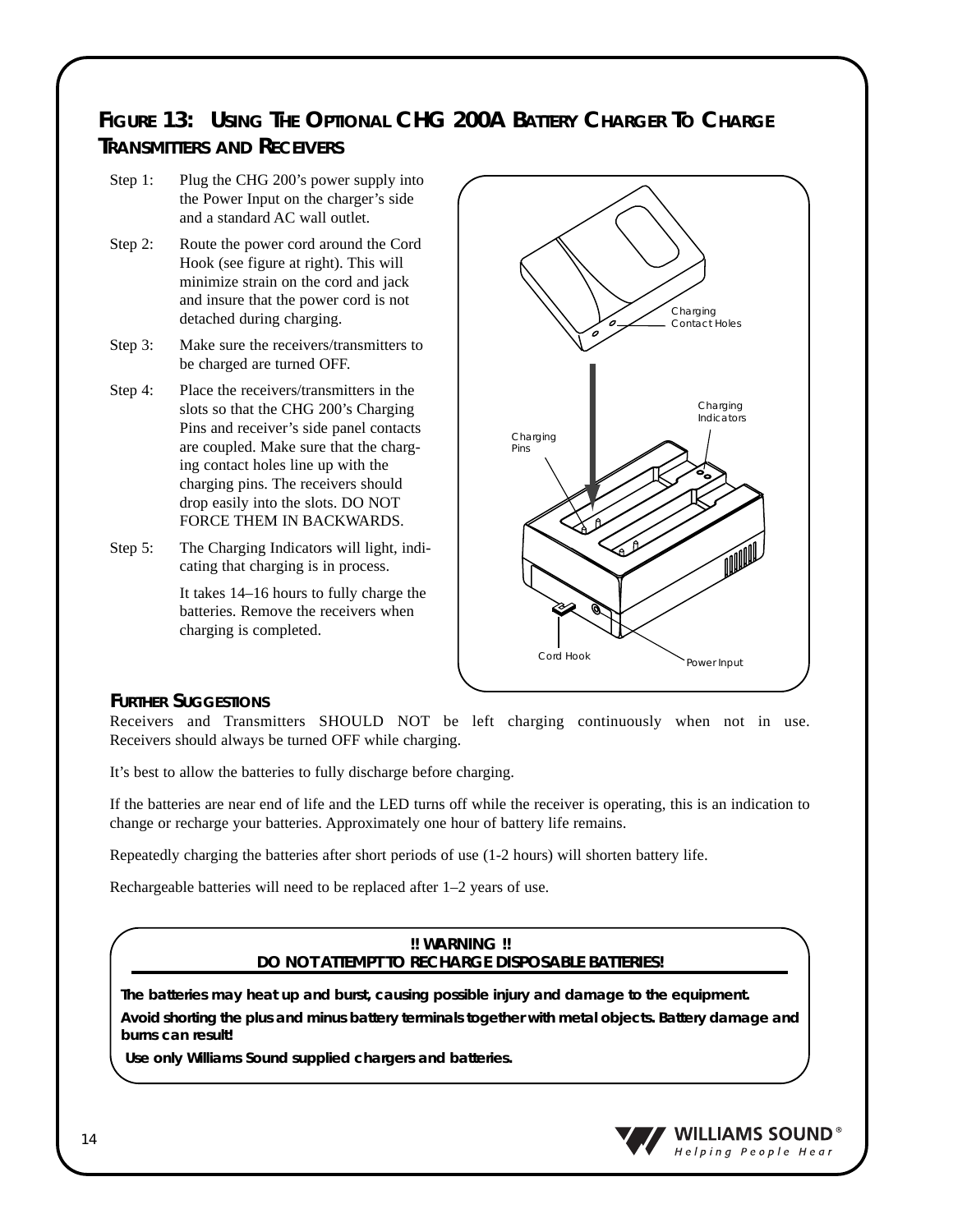### **USING YOUR PERSONAL FM SYSTEM WITH A HEARING AID**

If you have a hearing aid equipped with a Telecoil (T-Switch), you can use a Neckloop (NKL 003–children's size, or NKL 001–adult's size) to magnetically couple the signal from the PFM Receiver into your hearing aid.

The Neckloop plugs into the earphone jack of the receiver. Turn the switch to the "T" position on your hearing aid and adjust the volume control on the receiver to a comfortable level. If you have two hearing aids with telecoils, the signal will couple into both hearing aids (when using a silhouette).

Direct Audio Input cords can be used with compatible hearing aids as well as with Cochlear Implant Processors. If your hearing aid has a direct audio input boot, you can obtain a cord from your hearing aid manufacturer to plug directly into the PFM receiver. The cord should have a 3.5 mm plug.

### **APPLICATIONS FOR VARIOUS HEARING LOSS LEVELS**

The Personal FM is designed to provide hearing assistance for anyone when background noise or distance from the sound source make listening difficult. The microphone and transmitter are placed close to the desired sound source to help minimize background noise and to effectively eliminate the distance between the listener and the sound source. Because hearing ability varies, three categories of amplification have been delineated:

#### **NO HEARING LOSS – LOW AMPLIFICATION**

Among Low Amplification applications are classroom and similar uses. The PFM System can be used with headphones or earphones for Central Auditory Processing Disorders, Learning Disabilities, or Attention Deficit Disorders. The PFM System is used primarily to boost speech sounds above other background noises, making it easier for the listener to focus on what is being said. The optional Rugged Headphone (HED 022–children's size, and HED 021–adult's size) are recommended for this application. The EAR 013 Single Mini Earphone, EAR 008 Surround Earphone, or EAR 014 Dual Mini Earphone can also be used.

#### **MILD – MODERATE HEARING LOSS**

These applications include the classroom, TV listening, car riding, and one-on-one conversations. The PFM System can be used with the Single or Dual Mini Earphone (EAR 013 or EAR 014) for moderate amplification fittings. The PFM System is also suitable for temporary mild hearing loss due to Otitis Media. The Rugged Headphones (HED 021) or Surround Earphone (EAR 022 or EAR 008) are recommended since they do not enter the ear canal.

#### **SEVERE – PROFOUND HEARING LOSS**

These applications include the classroom, TV listening, car riding, and one-on-one conversations. For severe to profound hearing loss, the PERSONAL FM System should be used in conjunction with a hearing aid. A Neckloop can be used with hearing aids that have a telecoil. An adaptor cord can be used with hearing aids that have direct audio input

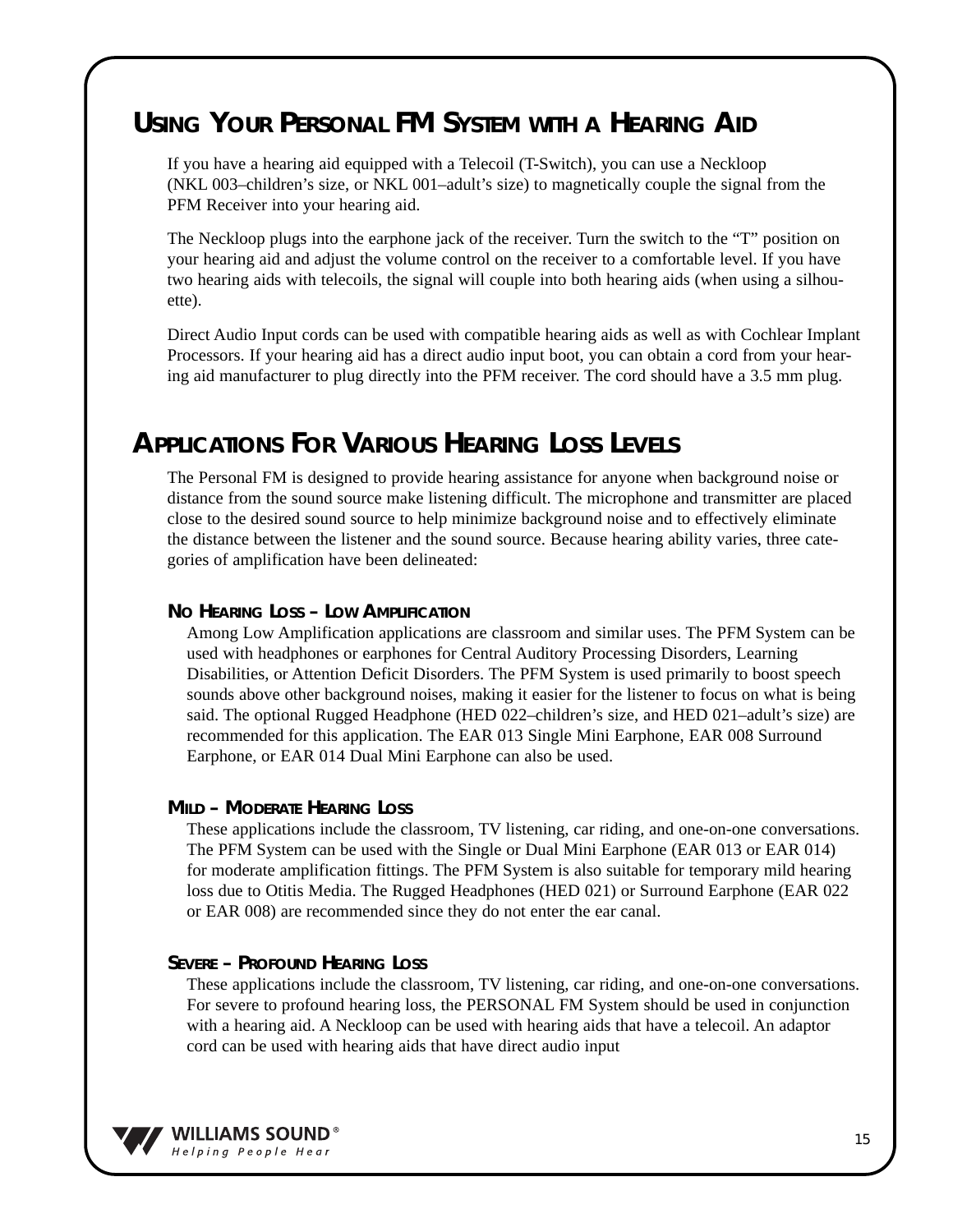# **IN CASE OF DIFFICULTY**

If your Personal FM System is not working, check the following:

- 1. Read through the manual and user guide carefully to verify proper setup and installation of your system.
- 2. Make sure the batteries are fresh or completely charged and that the "plus" and "minus" terminals are installed correctly.
- 3. If the rechargeable batteries will only work for a short period of time (less than 1 hour) even after they are fully charged, they must be regenerated. Leave them in the receiver or transmitter with the unit turned on, for 5 - 6 hours. Then turn receiver or transmitter off, place it in the charger, and charge for 14 - 16 hours. This should restore normal battery life. Rechargeable batteries will gradually lose their capacity over time and should be replaced every year.
- 4. Make sure the microphone is plugged into the T32 Transmitter and the earphone is plugged into the Receiver.
- 5. If you have the PFM System 350, make sure the R31 Receiver's plug mount microphone IS NOT plugged into the Transmitter.
- 6. If you're using the PFM System 350 with the PFM R31 Receiver, make sure that the earphone has been plugged into the earphone jack and not into the R31 Receiver's microphone jack.
- 7. Move the Transmitter and Receiver closer together. You may be out of range. When using the system indoors, it's normal for the signal to momentarily disappear in certain locations. This is called a "drop-out." Moving a few feet will restore the signal.
- 8. Make sure that the Transmitter and Receivers are tuned to the same channel. The units have stickers inside the back cover identifying the channel. Unless the Transmitter channel has been changed, set the Receiver to channel 1.
- 9. Do not try to use more than one Transmitter on the same channel in close proximity to each other. MORE THAN ONE TRANSMITTER ON THE SAME CHANNEL WILL RESULT IN INTERFERENCE IF THEY ARE CLOSE TOGETHER. Keep the systems 50 - 100 feet apart or use separate channels for each system used.
- 10. If you are still hearing interference on the Receivers, turn the Transmitter off and listen with a receiver. If you hear the interference with the Transmitter off, you need to change to a clear channel. See the re-tuning instructions.
- 11. If problems remain, contact your dealer for further help. Or call Williams Sound toll-free at 1-800-843-3544.

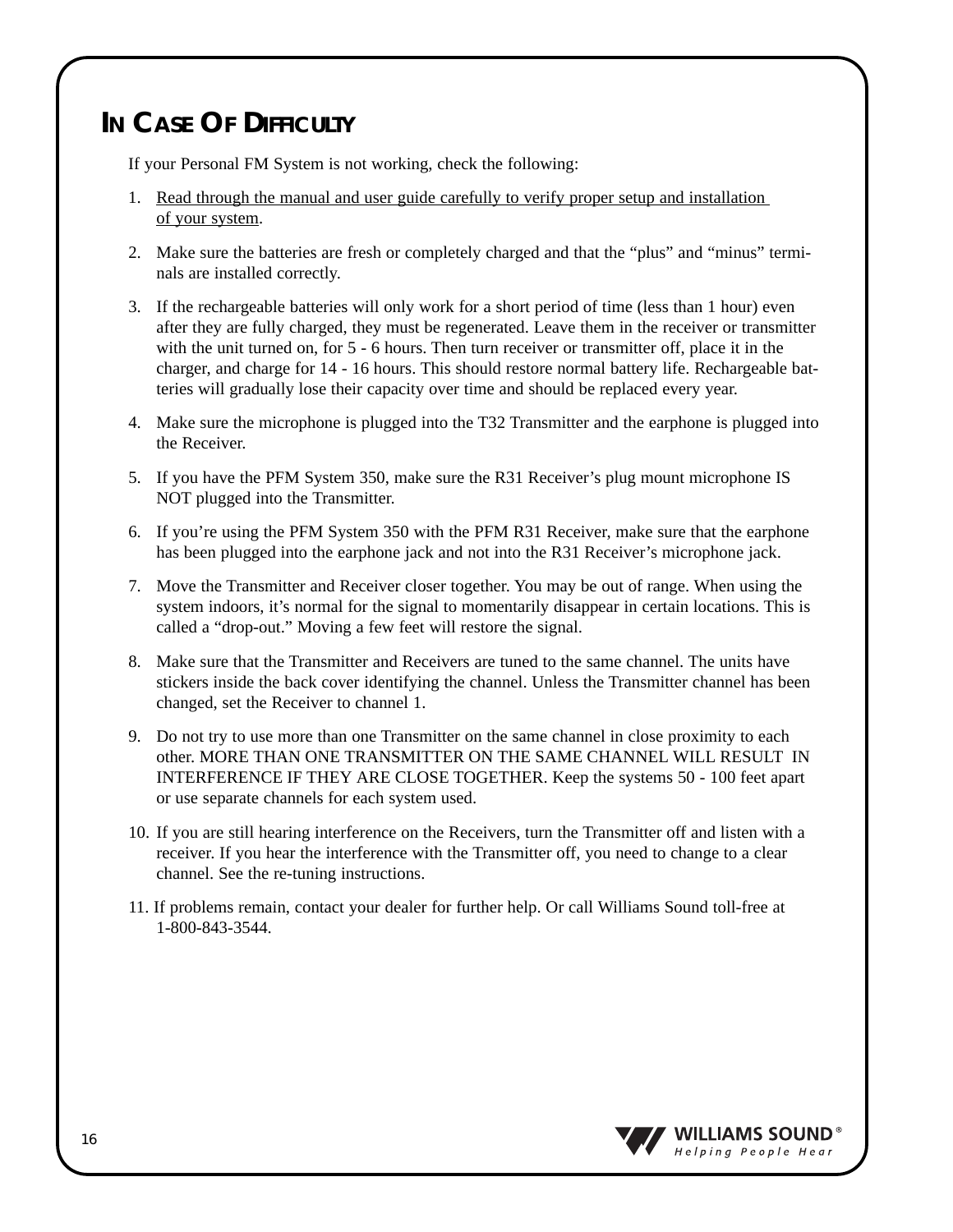# **Limited Warranty**

Williams Sound products are engineered, designed, and manufactured under carefully controlled conditions to provide you with many years of reliable service. Williams Sound warrants the Hearing Helper® Personal FM System against defects in materials and workmanship for FIVE (5) years. During the first five years from the purchase date, we will promptly repair or replace the Hearing Helper® Personal FM System.

*Microphones, earphones, headphones, batteries, chargers, cables, carry cases, and all other accessory products carry a 90-day warranty.*

WILLIAMS SOUND HAS NO CONTROL OVER THE CONDITIONS UNDER WHICH THIS PROD-UCT IS USED. WILLIAMS SOUND, THEREFORE, DISCLAIMS ALL WARRANTIES NOT SET FORTH ABOVE, BOTH EXPRESS AND IMPLIED, WITH RESPECT TO THE Hearing Helper® Personal FM System, INCLUDING BUT NOT LIMITED TO, ANY IMPLIED WARRANTY OF MER-CHANTABILITY OR FITNESS FOR A PARTICULAR PURPOSE. WILLIAMS SOUND SHALL NOT BE LIABLE TO ANY PERSON OR ENTITY FOR ANY MEDICAL EXPENSES OR ANY DIRECT, INCIDENTAL OR CONSEQUENTIAL DAMAGES CAUSED BY ANY USE, DEFECT, FAILURE OR MALFUNCTIONING OF THE PRODUCT, WHETHER A CLAIM FOR SUCH DAMAGES IS BASED UPON WARRANTY, CONTRACT, TORT OR OTHERWISE, THE SOLE REMEDY FOR ANY DEFECT, FAILURE OR MALFUNCTION OF THE PRODUCTS REPLACEMENT OF THE PROD-UCT. NO PERSON HAS ANY AUTHORITY TO BIND WILLIAMS SOUND TO ANY REPRESENTA-TION OR WARRANTY WITH RESPECT TO THE HEARING HELPER® PERSONAL FM SYSTEM. UNAUTHORIZED REPAIRS OR MODIFICATIONS WILL VOID THE WARRANTY.

The exclusions and limitations set out above are not intended to, and should not be construed so as to contravene mandatory provisions of applicable law. If any part or term of this Disclaimer of Warranty is held to be illegal, unenforceable, or in conflict with applicable law by a court of competent jurisdiction, the validity of the remaining portions of this Disclaimer of Warranty shall not be affected, and all rights and obligations shall be construed and enforced as if this Limited Warranty did not contain the particular part or term held to be invalid.

If you experience difficulty with your system, call Toll-Free for customer Assistance:

#### **1-800-843-3544 (U.S.A.) or +1 952 943 2252 (Outside the U.S.A.)**

If it is necessary to return the system for service, your Customer Service Representative will give you a Return Authorization Number (RA) and shipping instruction.

Pack the system carefully and send it to:

Williams Sound Corp. Attn: Repair Dept. 10321 West 70th Street Eden Prairie, MN 55344 USA

Your warranty becomes effective the date you purchase your system. Your returned warranty card is our way of knowing when you warranty begins. Please take a moment to fill it out and mail the enclosed card. You may also register your product online: www.williamssound.com/registration.aspx. This information will help us serve you better in the future. Thank you!

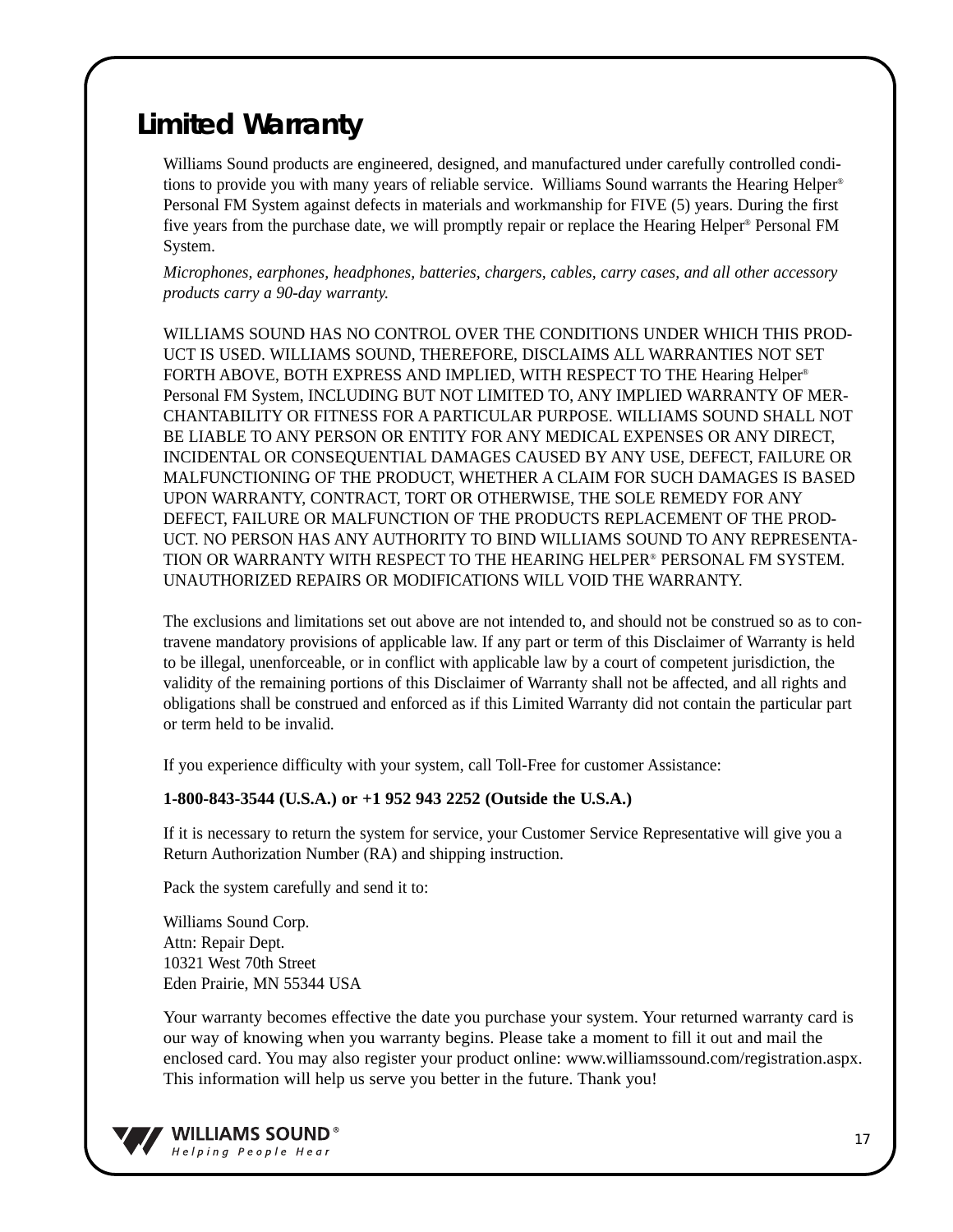# **TECHNICAL SPECIFICATIONS**

#### **FM TRANSMITTER, MODEL PFM T32**

| FM Iransmitter, Model PFM 132                                   |                                                                                                                    |                                                                                                                  |
|-----------------------------------------------------------------|--------------------------------------------------------------------------------------------------------------------|------------------------------------------------------------------------------------------------------------------|
| Dimensions:                                                     |                                                                                                                    | 3-5/8" L x 2-3/8" W x 7/8" H (92.1 mm x 60.3 mm x 22.2 mm)                                                       |
| Weight:                                                         | 4.4 oz $(125 \text{ g})$ with battery                                                                              |                                                                                                                  |
| Color:                                                          | Royal blue, shatter-resistant polypropylene                                                                        |                                                                                                                  |
| Battery Type:                                                   |                                                                                                                    | Two (2) AA 1.5 V non-rechargeable Alkaline batteries (BAT 001), 70 mA nominal current drain, 30                  |
|                                                                 | hours approx. life                                                                                                 |                                                                                                                  |
|                                                                 |                                                                                                                    | (OR) Two (2) AA 1.5 V NiMH rechargeable batteries (BAT 026), 70 mA nominal current drain, 20                     |
|                                                                 |                                                                                                                    | hours per charge approx., recharges in 14–16 hours, uses CHG 200 or CHG 1600 Charger                             |
| Operating Freq's:                                               |                                                                                                                    | Selectable, 16 channels, $72.1 - 75.9$ MHz <sup>*</sup> , internal rotary switch                                 |
| Stability:                                                      | ± .005%, frequency synthesized, crystal reference, PLL                                                             |                                                                                                                  |
| Modulation:                                                     | Wide-band FM, 75 kHz pk, 75 µS pre-emphasis                                                                        |                                                                                                                  |
|                                                                 |                                                                                                                    |                                                                                                                  |
| RF Output:                                                      | $8000 \mu V/m$ at 30 m, max., 40 mW typical                                                                        |                                                                                                                  |
| Freq Response:                                                  | 200 to 10 kHz, $+$ 3 dB at 1% max. THD                                                                             |                                                                                                                  |
| Signal-to-Noise Ratio:                                          | 55 - 60 dB, with R31 or R32 Receiver                                                                               |                                                                                                                  |
| Microphone Gain Control:                                        | 45 dB maximum, 18 dB minimum range                                                                                 |                                                                                                                  |
| Transmit Antenna:                                               | Integral with 39" microphone cord                                                                                  |                                                                                                                  |
| Microphone:                                                     | Electret type, 39" cord, 3.5 mm mono phone plug                                                                    |                                                                                                                  |
| Controls:                                                       |                                                                                                                    | On/Off switch, slide-type; Microphone Mute Switch, slide-type; Compression Selector 1:1 or 2:1 with              |
|                                                                 | internal selectable jumper                                                                                         |                                                                                                                  |
| Mic Connector:                                                  | 3.5 mm mono phone jack                                                                                             |                                                                                                                  |
| Compatible Receivers:                                           | PPA R35, PFM R31, PFM R32                                                                                          |                                                                                                                  |
| Approvals:                                                      | FCC, Industry Canada, RoHS, WEEE                                                                                   |                                                                                                                  |
| Warranty:                                                       | 5 years, parts and labor (90 days on accessories)                                                                  |                                                                                                                  |
| Note:                                                           |                                                                                                                    | FCC regulations, section 15.21, requires the user to comply with the rules of transmitter operation. Any changes |
|                                                                 |                                                                                                                    | or modifications made by the user not expressly approved for compliance may result in the loss of all privileges |
|                                                                 | and authority to operate the equipment.                                                                            |                                                                                                                  |
| RECEIVER, MODELS PFM R31 & PFM R32<br>Dimensions and<br>Weight: | 4.6 oz $(130 g)$ with batteries                                                                                    | 3-5/8" L x 2-3/8" W x 7/8" H (92.1 mm x 60.3 mm x 22.2 mm)                                                       |
| Color:                                                          | Royal blue, shatter-resistant polypropylene                                                                        |                                                                                                                  |
| <b>Battery Type:</b>                                            | Two (2) AA 1.5 V non-rechargeable Alkaline batteries<br>(BAT 001), 14 mA nom. current drain, 80 hours approx. life |                                                                                                                  |
|                                                                 | (OR)                                                                                                               |                                                                                                                  |
|                                                                 |                                                                                                                    | Two (2) AA 1.5 V NiMH rechargeable batteries (BAT 026), 14 mA nominal current drain, 50                          |
|                                                                 |                                                                                                                    | hours per charge approx., recharges in 14–16 hours, uses CHG 200 Charger                                         |
| Operating Freq's:                                               | Pre-Tuned, Field-tuneable, 72 MHz - 76 MHz*.                                                                       |                                                                                                                  |
|                                                                 | Pre-set channels are E (72.9 MHz) and G (75.7 MHz)                                                                 |                                                                                                                  |
| <b>FM</b> Deviation:                                            | Wide-band, $75$ kHz, $75 \mu S$ de-emphasis                                                                        |                                                                                                                  |
| AFC Range:                                                      | $\pm$ 120 kHz                                                                                                      |                                                                                                                  |
| Sensitivity:                                                    | $4 \mu V$ at 12 dB Sinad with squelch defeated,                                                                    |                                                                                                                  |
|                                                                 | squelches at $10 \mu V$ for min. 50 dB S/N ratio                                                                   |                                                                                                                  |
| Freq Response:                                                  | 100 to 10 kHz, $+3$ dB                                                                                             |                                                                                                                  |
| Signal-Noise Ratio:                                             | 50 dB at 10 uV                                                                                                     |                                                                                                                  |
| Receive Antenna:                                                | Integral with earphone cord                                                                                        |                                                                                                                  |
| Audio Output:                                                   | 35 mW, max. at 16 $\Omega$                                                                                         |                                                                                                                  |
| <b>Output Connector:</b>                                        | 3.5 mm mono phone jack                                                                                             |                                                                                                                  |
| Squelch:                                                        | Set to turn off audio under weak or no signal condition                                                            |                                                                                                                  |
| Carrier Detect Ind:                                             | Red LED, turns on in the presence of a carrier                                                                     |                                                                                                                  |
| Controls:                                                       | Volume:                                                                                                            | rotary/on/off/volume                                                                                             |
|                                                                 | Tone:                                                                                                              | 3-way slide switch; $Lo = flat$ response (20 Hz),<br>Mid = $-3$ dB at 235 Hz, Hi = $-3$ dB at 730 Hz             |
|                                                                 |                                                                                                                    | 2-way slide switch; Ch $1 = 72.9$ MHz, Ch $2 = 75.7$ MHz                                                         |
|                                                                 | Channel:<br>Indicators:                                                                                            | $On/off$ and $FM$                                                                                                |
| Note:                                                           | Specifications are electrical performance                                                                          |                                                                                                                  |
| Approvals:                                                      | FCC, WEEE                                                                                                          |                                                                                                                  |
| Warranty:                                                       | 5 years, parts and labor (90 days on accessories)                                                                  |                                                                                                                  |
|                                                                 |                                                                                                                    |                                                                                                                  |
|                                                                 |                                                                                                                    |                                                                                                                  |

#### **PFM R31 Receiver Only**

| Mic Connector: | 3.5 mm mono phone jack, supplies positive DC for Williams Sound electret mics          |
|----------------|----------------------------------------------------------------------------------------|
| Microphone:    | Plug mount electret, omnidirectional, with windscreen, 3.5mm mono phone plug (MIC 014) |
| Mic Volume:    | Rotary control                                                                         |

\*DISCLAIMER: FCC RULES LIMIT USE OF THIS EQUIPMENT TO "AUDITORY ASSISTANCE FOR THE HANDICAPPED."

#### **NOTE: SPECIFICATIONS SUBJECT TO CHANGE WITHOUT NOTICE.**

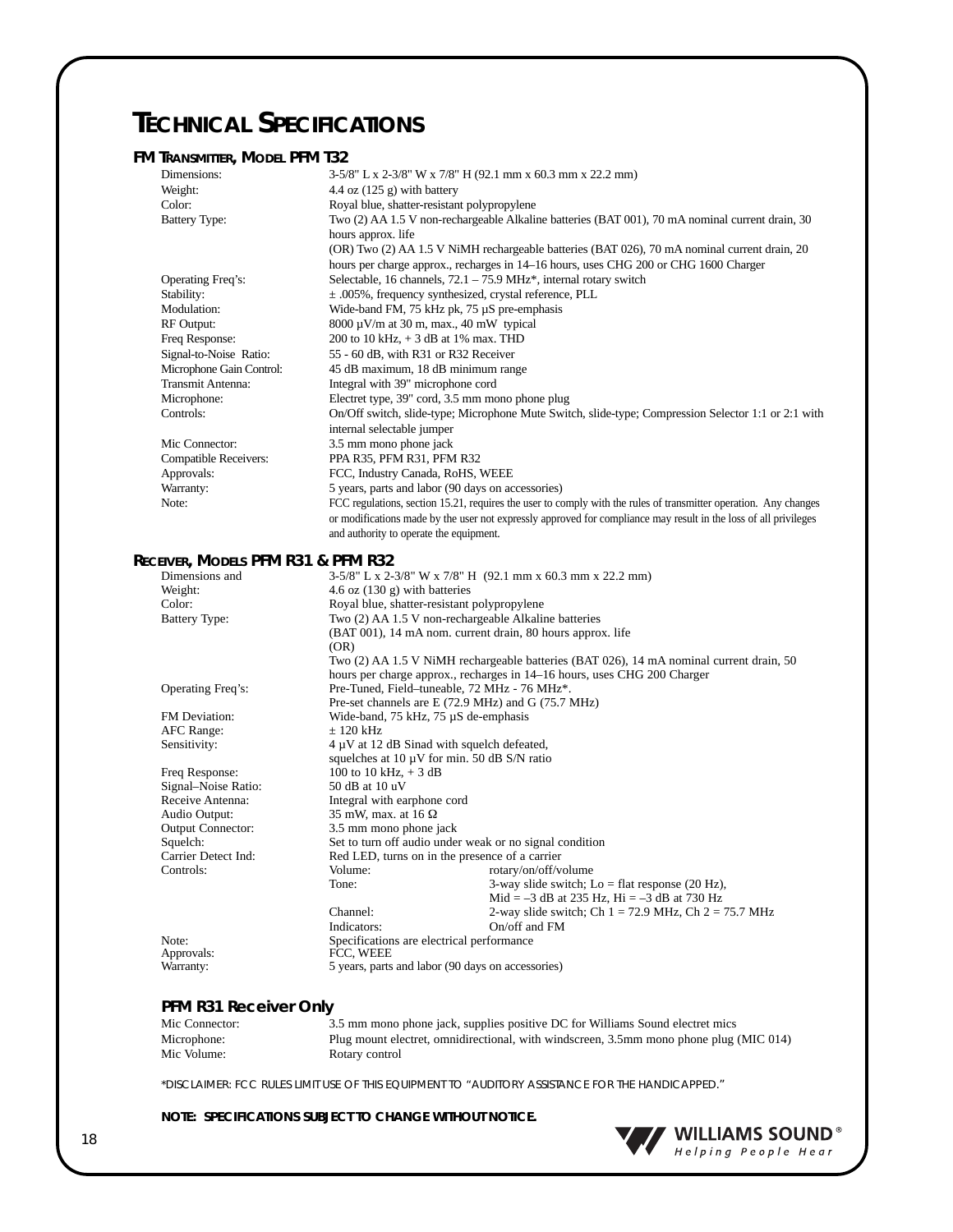### **ACOUSTIC SPECIFICATIONS**

**ANSI 2.44 TEST**



#### **FM Response (PFM R31, R32)**

| Input:  | 80 dB random noise                   |                           |  |
|---------|--------------------------------------|---------------------------|--|
| Device: | KEMAR mannequin with BTK 3550 Tester |                           |  |
| Y       | $80.0 \text{ dB}$ 80 db              | Main Y: $34.1 \text{ dB}$ |  |
| X:      | $100 \text{ Hz} + 8 \text{ OCT}$ LOG | Main $X: 4kHz$            |  |



#### **Environmental Mic Response (PFM R31 Only)**

| Input:  | 80 dB random noise                   |                           |  |
|---------|--------------------------------------|---------------------------|--|
| Device: | KEMAR mannequin with BTK 3550 Tester |                           |  |
| Y       | 80.0 dB 80 db                        | Main Y: $50.2 \text{ dB}$ |  |
| X:      | $100$ Hz + 8 OCT LOG                 | Main $X: 4kHz$            |  |

#### **ANSI S3.22–1987 TEST**

#### **FM Response (PFM R31, R32)**

**MINIMUM LOW CUT (TONE SET TO LOW)** Max. SSPL90: 135.8 dB at 500 Hz HF Avg SSPL90: 127.1 dB<br>HF Avg Full On Gain: 37.7 dB at 60 dB in HF Avg Full On Gain: Reference Test Gain: 38.1 dB Total Harmonic Dist:

Response Limit: 80.1 dB F1=200 Hz, F2=8 kHz<br>Total Harmonic Dist: 3.6 % at 500 Hz 3.9 % at 800 Hz 2.2 % at 1600 Hz

#### **MEDIUM LOW CUT (TONE SET TO MID)**

HF Avg SSPL90: 127.1 dB<br>HF Avg Full On Gain: 36.8 dB at 60 dB in HF Avg Full On Gain: Reference Test Gain: 37.3 dB Total Harmonic Dist:

Max. SSPL90: 135.5 dB at 600 Hz<br>HF Avg SSPL90: 127.1 dB Response Limit: 79.4 dB F1=200 Hz, F2=8 kHz<br>Total Harmonic Dist: 3.4 % at 500 Hz 3.4 % at 800 Hz 2.2 % at 1600 Hz

### **MAXIMUM LOW CUT (TONE SET TO HI)**<br>Max. SSPL90: 133.5 c

HF Avg SSPL90: 127.0 dB<br>HF Avg Full On Gain: 35.4 dB at 60 dB in HF Avg Full On Gain: Reference Test Gain: 35.8 dB<br>Response Limit: 78.01 dB Total Harmonic Dist:

 $133.5$  dB at 1000 Hz<br>127.0 dB 78.01 dB F1=200 Hz, F2=8 kHz<br>1.1 % at 500 Hz 2.7 % at 800 Hz 2.1 % at 1600 Hz

#### **Environmental Mic Response (PFM R31 Only)**

**NO TONE MODIFICATION**<br>Max. SSPL90: HF Avg SSPL90: 126.4 dB<br>HF Avg Full On Gain: 40.9 dB at 60 dB in HF Avg Full On Gain: 40.9 dB<br>Reference Test Gain: 40.8 dB Reference Test Gain: Total Harmonic Dist: 1.1 % at 500 Hz

134.8 dB at 500 Hz Response Limit: 81.1 dB F1=200 Hz, F2=8 kHz 1.1 % at 800 Hz 0.3 % at 1600 Hz